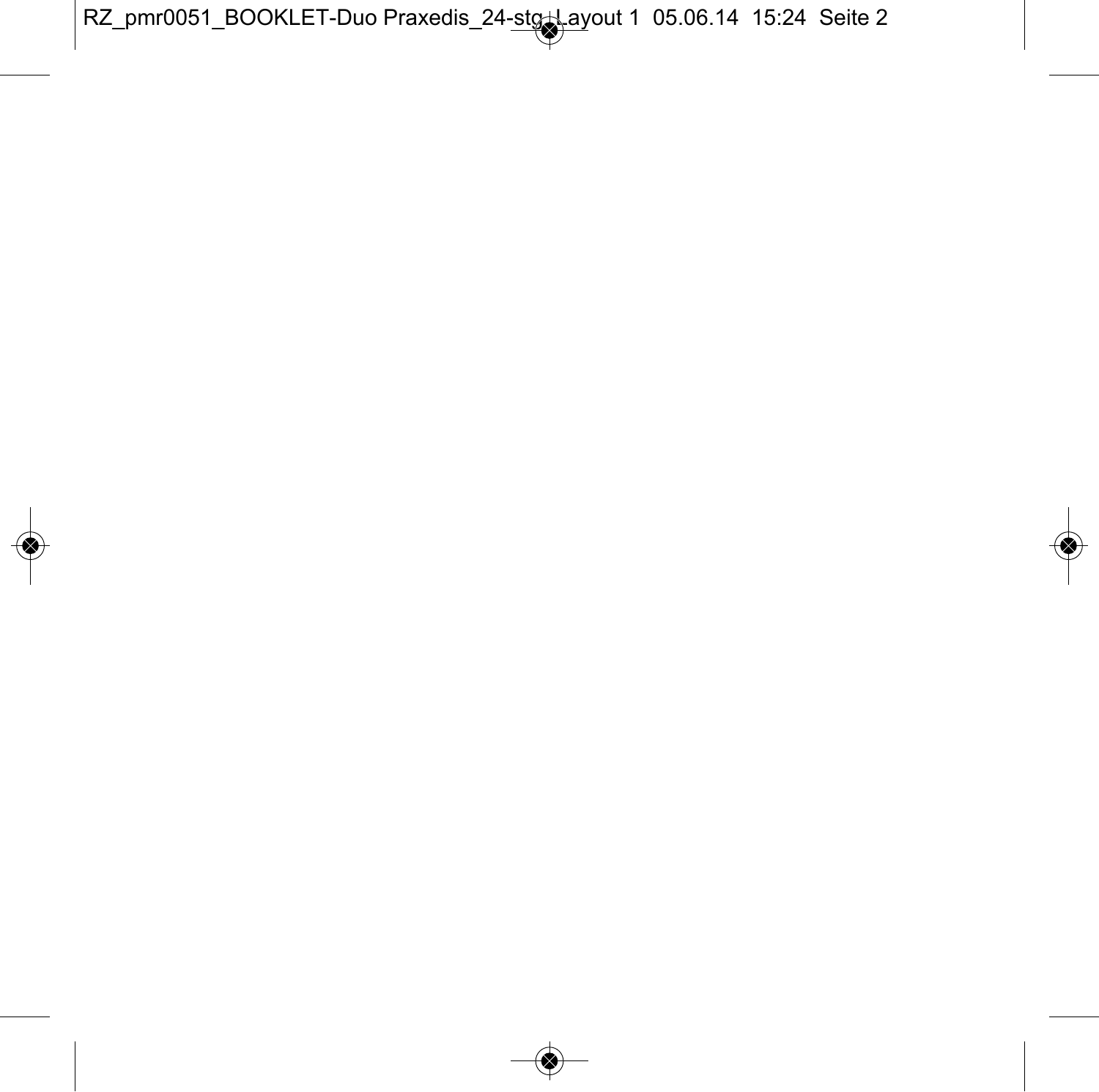**johannes brahms** hungarian dances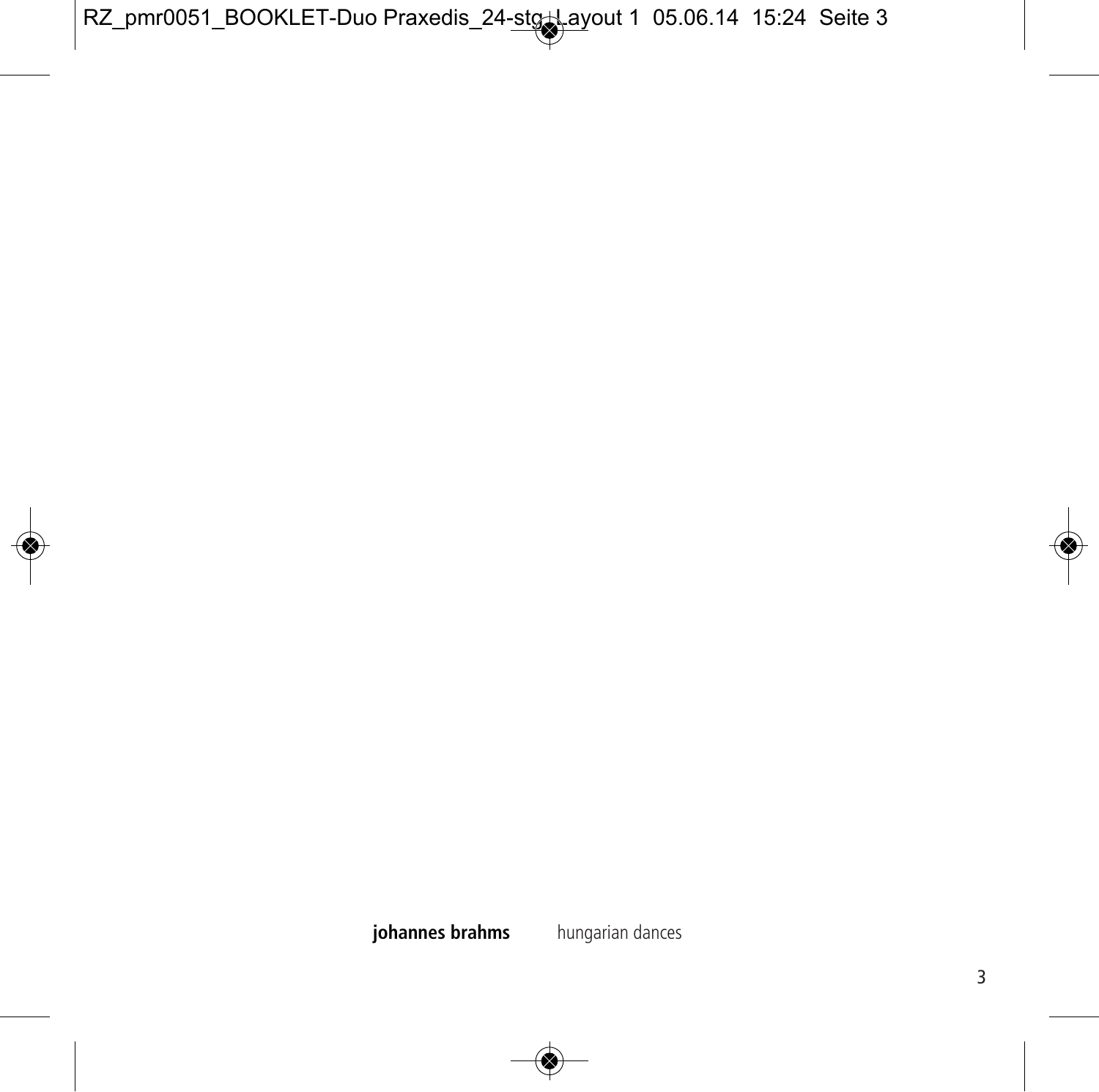## **Johannes Brahms (1833–1897)**

# **Hungarian Dances WoO 1 (arranged for harp and piano)**

| 01 | Allegro molto       | 03:11 |
|----|---------------------|-------|
| 02 | Allegro non assai   | 02:42 |
| 03 | Allegretto          | 02:36 |
| 04 | Poco sostenuto      | 04:05 |
| 05 | Allegro             | 02:17 |
| 06 | Vivace              | 03:45 |
| 07 | Allegretto          | 01:52 |
| 08 | Presto              | 03:14 |
| 09 | Allegro non troppo  | 02:33 |
| 10 | Presto              | 01:56 |
| 11 | Poco Andante        | 02:59 |
| 12 | Presto              | 02:40 |
| 13 | Andantino grazioso  | 01:41 |
| 14 | Un poco andante     | 02:03 |
| 15 | Allegretto grazioso | 02:38 |
| 16 | Con moto            | 02:34 |
| 17 | Andantino           | 03:32 |
| 18 | Molto vivace        | 01:27 |
| 19 | Allegretto          | 02:32 |
| 20 | Allegretto          | 03:26 |
| 21 | Vivace              | 02:11 |
|    |                     |       |

Total time: 55:54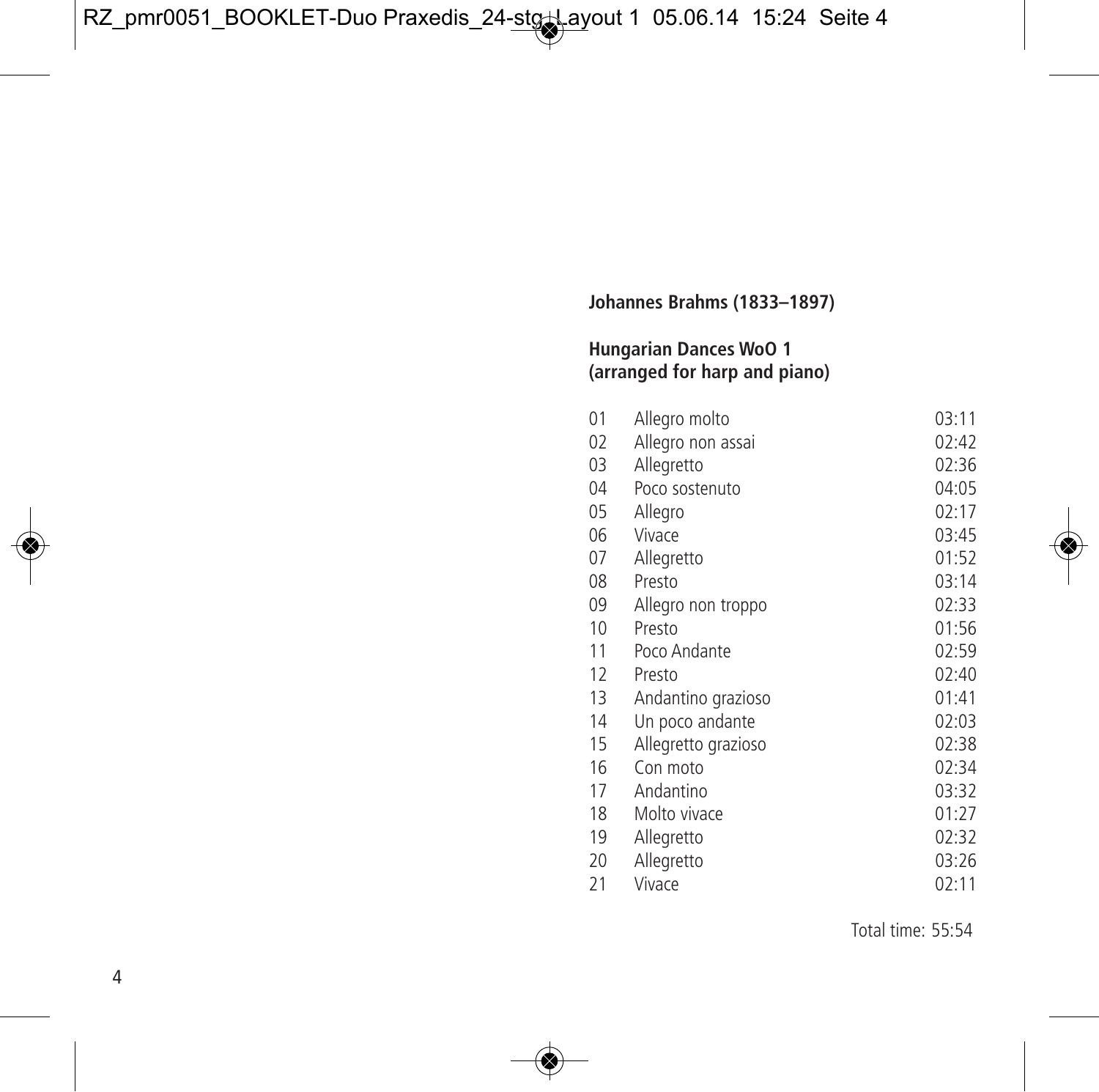**DUO PRAXEDIS Praxedis Hug-Rütti,** harp **Praxedis Geneviève Hug,** piano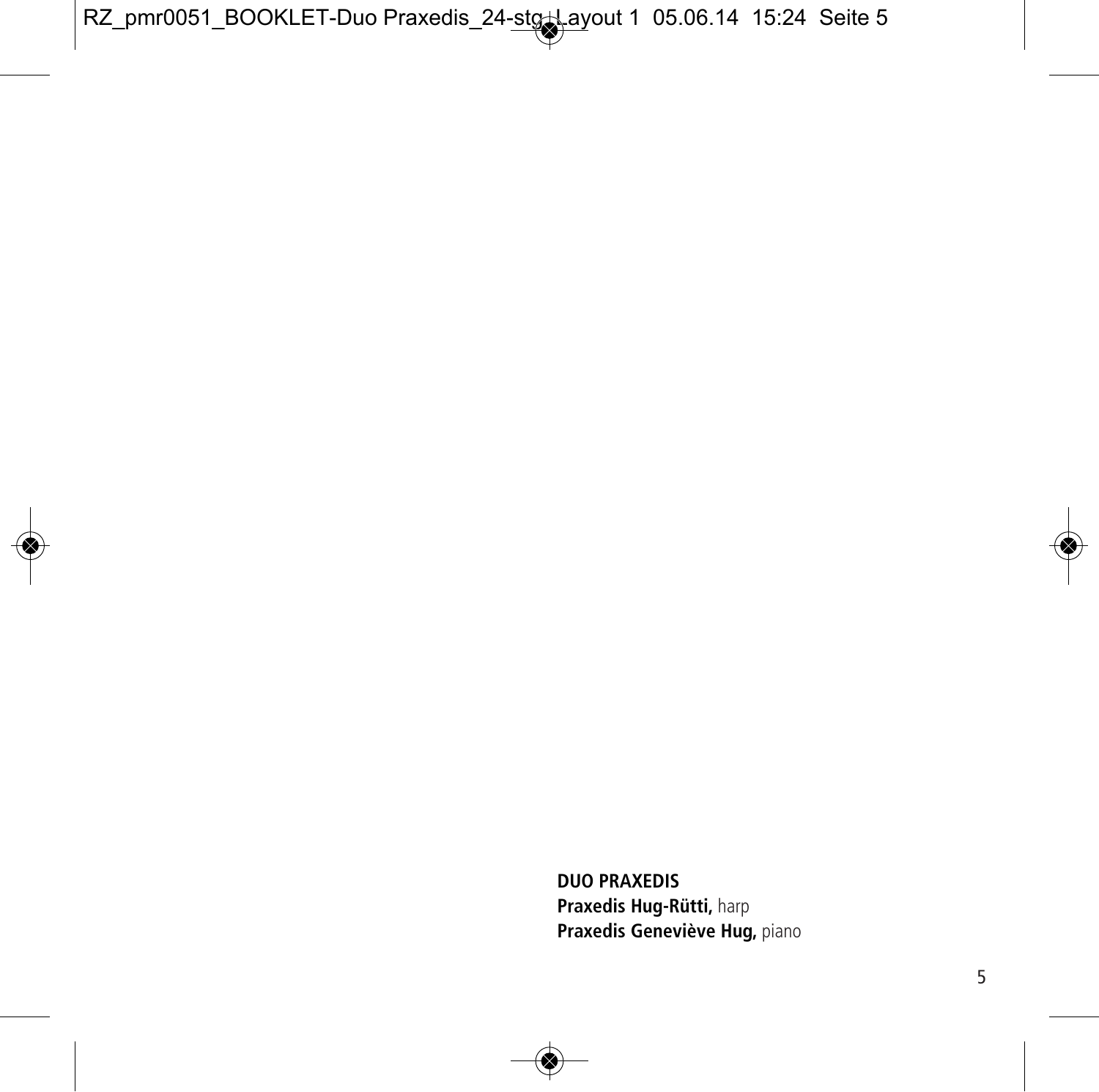# **Johannes Brahms and the children of the revolution**

Revolutions are messy things. Failed revolutions even messier. Yet although the former are the ones that remain etched in public memory, the latter are no less significant. For while successful revolutions commonly culminate in bloody introspection – witness France and Russia – the failed ones can explode outwards, casting out a country's best and brightest in a vast, violent act of politico-cultural pollination. This was certainly the case after the failed pan-European revolutions of 1848/9, when many of those revolutionaries who escaped prison and the block went on to change the world elsewhere. Many fled to the USA, where they set up some of its biggest companies, served in its Senate and helped the North win the Civil War; others went to Switzerland where they revolutionised its music life, ran its university departments and reorganised the army.

We also owe much music to those failed revolutions. One naturally thinks first of Richard Wagner, who conceived his Ring of the Nibelung while on the run from the German police. But we further owe the most popular music by Johannes Brahms to revolutionary failure, if only indirectly. For in 1849 there were many musicians among the Hungarian hordes who headed for his native Hamburg to board ships headed for the New World, and it was apparently thanks to them that the teenage Brahms first heard gypsy bands play Czárdás music. The experi ence by all accounts went unforgotten. Four years later, Brahms embarked on a concert tour through Germany with the Hungarian violinist Eduard Reményi, a man who had been banished from his homeland after participating in the revolution. The works featured on their programmes included otherwise unspecified "Hungarian national tunes" for violin and piano. The details remain sketchy, but Brahms clearly developed a taste for their idioms and so committed numerous Hungarian folk tunes to paper – he even gave Clara Schumann a batch of them on her husband's birthday in 1854. Brahms also took one of the tunes he played with Reményi as the basis of his Variations on a Hungarian Song op. 21/2.

In 1867, a concert tour with the violinist Joseph Joachim took Brahms to Hungary itself, where he finally heard local folk bands on their home soil. It was at about this time, too, that he turned a number of folk melodies into "Hungarian Dances" for piano duet. Their first public performance, for which no details survive, seems to have taken place in a concert with Clara Schumann in Oldenburg in November 1868. A few months later, Brahms took the plunge and had ten Hungarian Dances published by Simrock in two volumes of five each. They were such a huge artistic and financial success that Brahms subsequently published a version for piano solo and orchestrated three of them. Ever the businessman,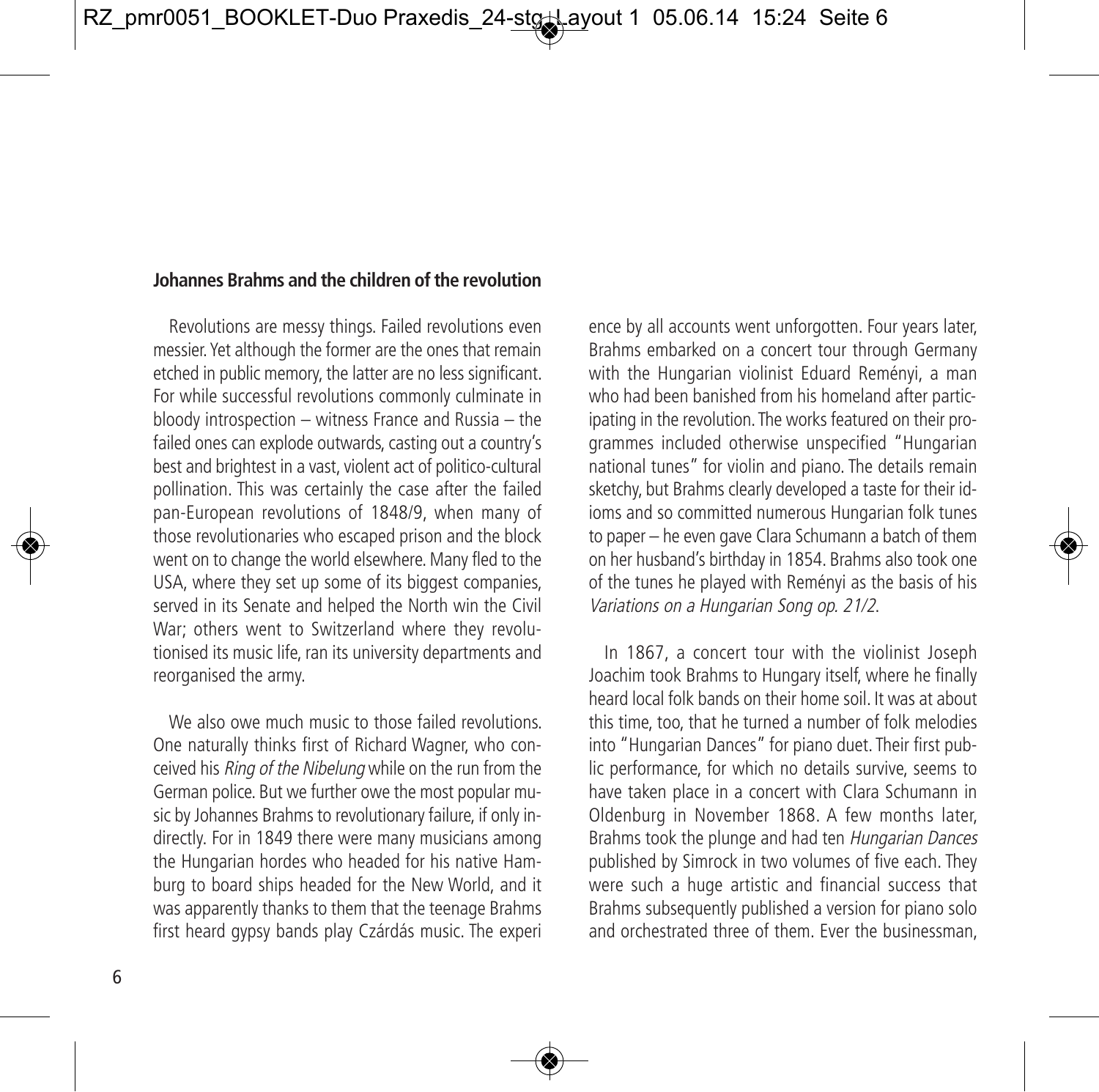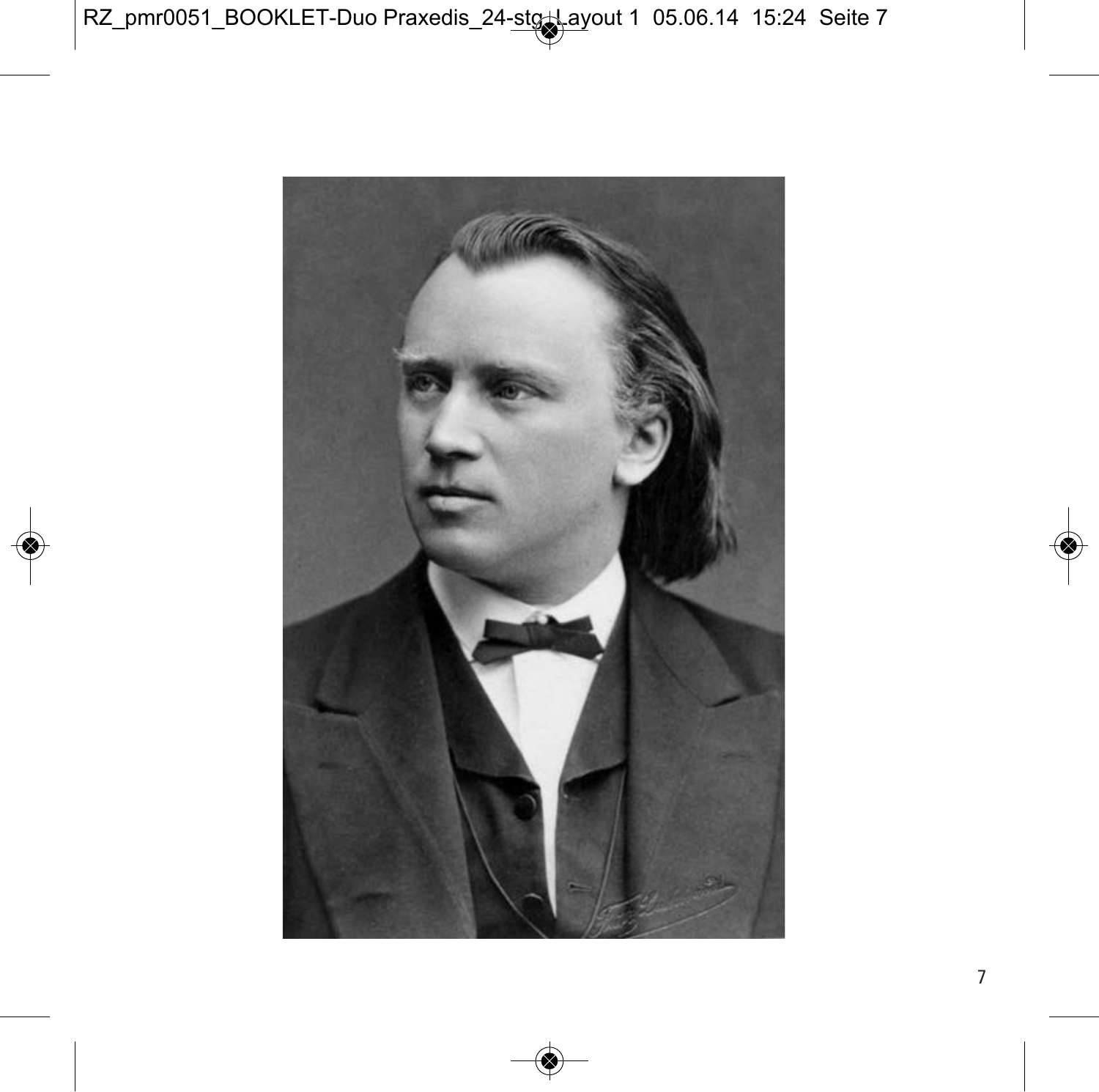Simrock naturally nagged for more. Brahms finally gave in and sent him another eleven duet Dances, which Simrock published in two volumes in 1880.

Success breeds envy. Both Eduard Reményi himself and one Béla Kéler claimed in the 1870s that some of the Hungarian Dances were really their tunes, and accusations that Brahms had somehow pilfered or plagiarized continued to dog him until the day he died – though it seems not to have troubled him unduly. As Simrock later stated publically, Brahms never made any claims to sole authorship, and the title page of the dances clearly says that they are "arranged by" him, not "composed". When offering the dances to Simrock, Brahms had even written specifically that they were "genuine children of the puszta and the gypsies – thus not my own offspring, but merely reared on milk and bread. His decision not to give them an opus number further confirms that he did not regard the dances as "original works". Musicologists have since then invested considerable time in hunting down the original melodies and have succeeded in proving that Brahms took many of them from assorted collections of Hungarian folk, salon and dance music published in the 1850s and '60s by Rózsavölgyi and others. And while some of those original editions do mention their composers, it is generally accepted that they in turn had probably only arranged tunes that were "in the air" at the time (and in fact, as János Bereczky has shown, the opening tune of Brahms's 11th dance later surfaced in a simpler form among folk tunes collected by Zoltán Kodály in the early 20th century). Other scholars (Béla Bartók among them) later debated how Brahms and others had confused "folk music" in Hungary with gypsy music, popular dance music, and the popular art music as practised by the urban bourgeoisie – though it is unlikely that it would have bothered Brahms, even had he possessed the necessary ethnomusicological knowledge to differentiate between them.

The sheer popularity of the Hungarian Dances, along with the many debates they stirred up  $-$  just how much is really by Brahms? Did he willingly steal from others? Are they truly "children of the puszta" or urban urchins instead? – can almost make one forget how original they really are. The source melodies are pretty but brief, and set to banal accompaniments; Brahms collates different tunes for each of his dances, elaborates and expands them and creates a satisfying, larger-scale form that has precious little in common with his initial material. A mere glance at the first two dances alone shows how Brahms uses shifts of register, tempo and dynamics to create variety and climax in tunes whose harmonic and melodic ambit is actually very limited. And his simple but brilliant arpeggiated accompanying figures (in the treble in No. 1,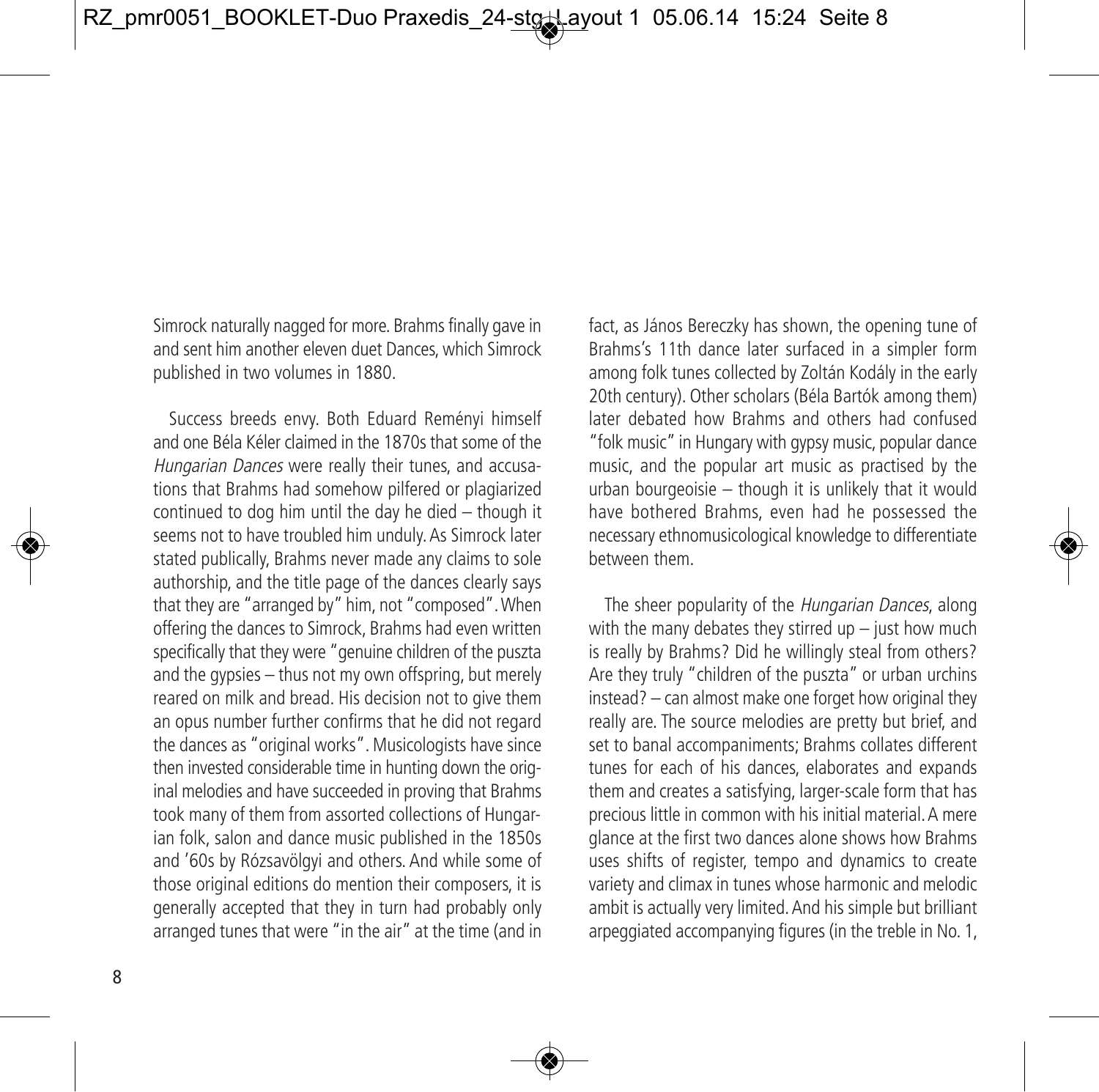in the bass in No. 2) aid the sense of dramatic trajectory. His own denials of authorship were if anything too modest. One can feel some sympathy for Reményi and Kéler at seeing someone else making money with "their" tunes, but their complaints are almost as absurd as if Diabelli were to claim copyright on Beethoven's variations.

The Hungarian Dances proved one of the biggest publishing hits of the late 19th century, and their popularity has remained undimmed. Even Hollywood loves them – as Harry Joelson-Strohbach has observed, the fifth dance has been heard in a myriad of movies from Chaplin's Great Dictator to Mel Brooks's Dracula: Dead and Loving It. The dances have even returned "home", for as any tourist will confirm, the "czardas bands" of cimbalom and strings that enliven Budapest's restaurants never fail to include one or two of them in their "folk" programmes. And while Joachim's versions for violin and piano have perhaps proven the most popular, a quick scroll through the recordings on YouTube will show that they have been arranged for just about every conceivable instrumental combination, down to musical wine glasses and accordion. However, the present recording would seem to be the first ever to feature harp and piano. The upper and lower parts of the original piano duets have been artfully redistributed, with now the harp, now the piano taking the "upper hand". A literary scholar once remarked upon

the odd fact that sometimes a translation of a translation can come closer to the spirit of the original, despite appearing to be so far removed from it. Something similar seems to happen here; in this arrangement of Brahms's arrangements, it is as if one hears echoes of the cimbalom or of the folk idioms of the wandering harpists that traversed the villages of Central Europe in the 18th and 19th centuries. In short, the music sounds at times even more "Hungarian" than in Brahms. Ethnomusicologists would no doubt beg to differ; but there is no denying that the timbres of harp and piano, allied to the virtuosity and musicality of these performances, bring a greater transparency to the part-writing than the original duets allow, and altogether offer a fresh and fascinating perspective on these well-loved works.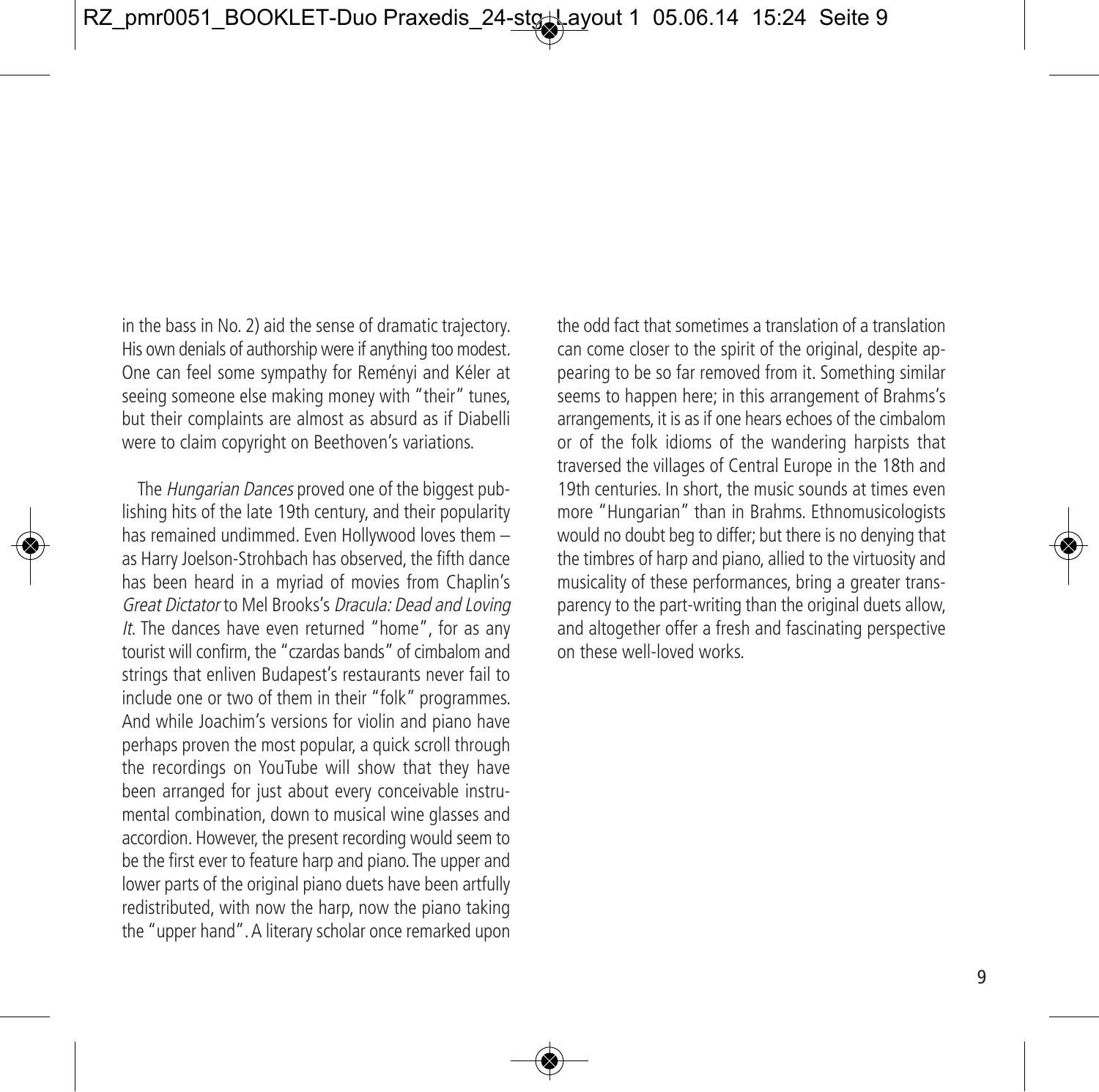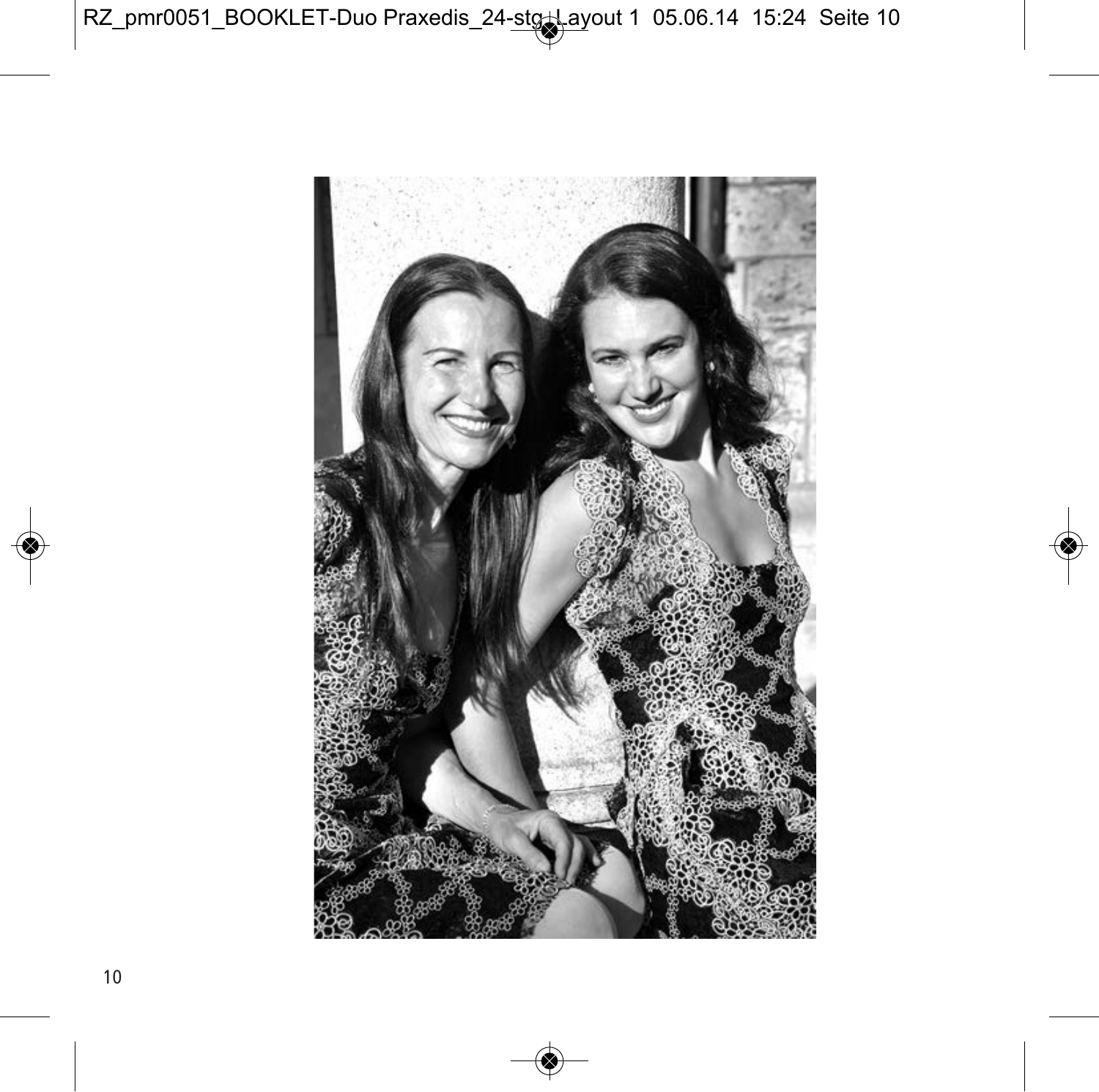### **DUO PRAXEDIS**

The combination of harp and piano, which in the early classical era was a popular ensemble, is today very rare. In that period, this exciting duo frequently inspired many renowned composers. Sadly, as the centuries passed the relationship faded. The Swiss mother-and-daughter musicians Praxedis Hug-Rütti and Praxedis Geneviève Hug have set themselves the goal of breathing new life into this fascinating instrumental partnership, establishing its popularity with an international audience, and bringing it to the world's major concert halls. Although the two instruments are so closely related to each other, they are nonetheless also highly different. Their rarely heard combination provides an especially refined musical delight.

"Duo Praxedis" was established in 1996 when it was invited to perform Bach's Double Concerto in a transcription for harp, piano and orchestra. Since 2009, the two artists regularly perform together in Switzerland and abroad. "Duo Praxedis" is a welcome guest at renowned international festivals such as the Schloss Esterhazy, Eisenstadt and Engadin festivals. They have recorded CDs for Guild, Melodya and Preiser.

Since original compositions for harp and piano are only to be found in the early classical period, "Duo Praxedis" write their own arrangements of well-known masterpieces for two pianos or piano duet, transcriptions worthy of the highest respect, since it is virtually impossible to transpose explicitly romantic piano scores for the harp. They also frequently commission compositions from notable contemporary composers. The performances and interpretations of the two "Duo Praxedis" artists are legendary, with their passionately intense playing, varied programmes and infectious cheerfulness. Music to be not only heard but also seen, a new, previously unknown form of the art. "Duo Praxedis" is one of today's most attractive ensembles and a highlight in the international concert scene.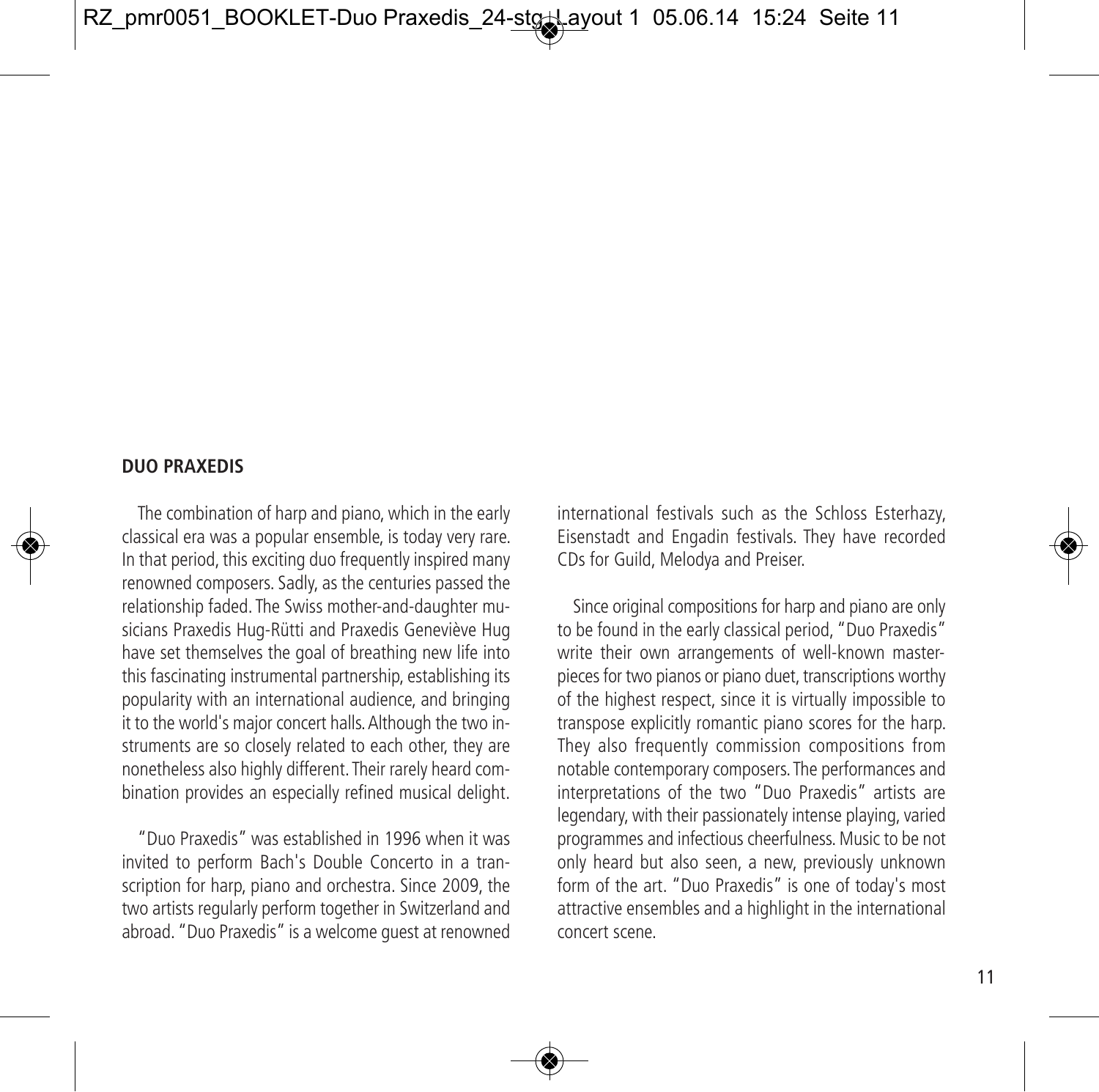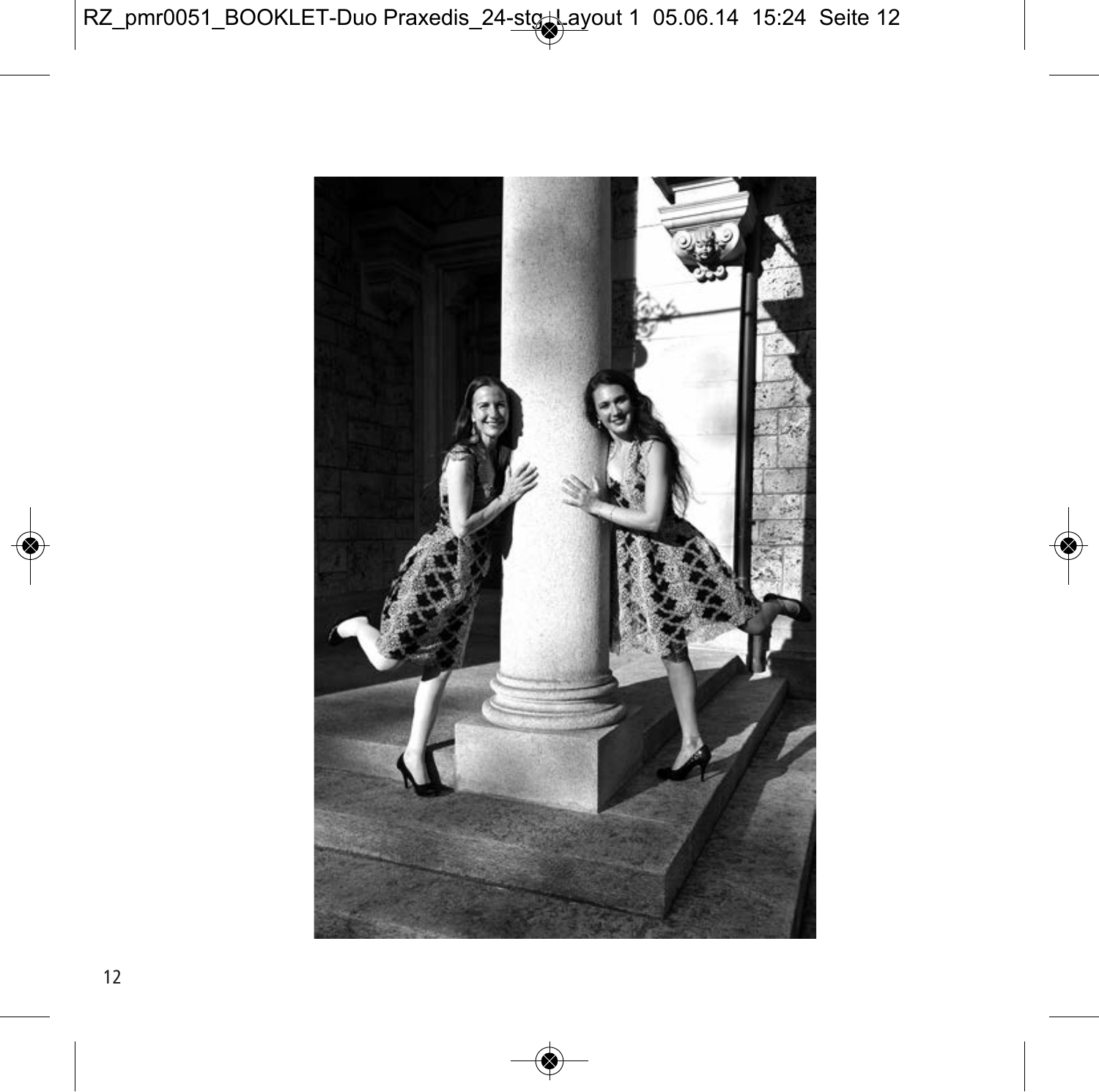"Delicately nuanced, poetically lyrical and dramatically sonorous" are descriptions that have been applied to **Praxedis Hug-Rütti**'s impressive interpretations. Not to mention the uniquely graceful flow of her fingers over the strings. Born in Zug, Praxedis Hug-Rütti received her first piano lessons at the age of five. She went on to study piano with Cécile Hux and harp with Emmy Hürlimann, solo harpist of the Tonhalle Zurich. At the Zurich Conservatory she subsequently graduated with the Master's Diploma before continuing her studies with distinguished professors in England.

Following an initial period as a concert pianist, in more recent years she has performed internationally as a harpist, either solo or in various renowned ensembles. Performances with numerous orchestras have taken her around the globe, including to the international Lucerne Festival as star soloist with the Festival Strings Lucerne.

**Praxedis Geneviève Hug** is an outstanding Swiss pianist. Born in Zurich in 1984, she received her first piano lessons at the age of five. For many years she was a pupil of Professor Theo Lerch, Zurich. Already at an early stage she received significant musical impulses and encouragement from Shura Cherkassky, Karl Engel, Alexis Weissenberg, Kristian Zimerman, Wolfgang Boettcher, Pierre Amoyal and Rudolf Baumgartner. For her performances at competitions she won numerous prizes: first prize in the Steinway Competition Hamburg, starred first prize in the Swiss Music Competition and the Concorso Internazionale Citta di Senigallia, etc.

She completed her studies in Zurich with the teaching diploma, concert diploma, and soloist diploma, all with distinction. This resulted in the opportunity to study at the renowned Accademia Pianistica Incontri col Maestri in Imola, Italy. Further studies followed with Riccardo Risaliti in Florence.

Praxedis Geneviève Hug has performed in major concert halls such as the Musikverein Vienna, Tonhalle Zurich, Sala Mozart Bologna, and Musikhalle Hamburg, and has travelled to concert engagements throughout Europe. Her stylistic mastery and brilliant virtuosity combined with a gift for transforming moods into images turn every performance into a pianistic firework. Major critics have labelled her a rising sun in the classical sky.

Her chamber music career began in 1998 with the foundation of the IMPERIAL Piano Trio, which, in its current formation with Bartlomiej Niziol, violin, and Emil Rovner, cello, was awarded the Promotional Prize of the Orpheus Chamber Concerts. Her concert activities also include performances with internationally renowned ensembles such as the Amati Quartet.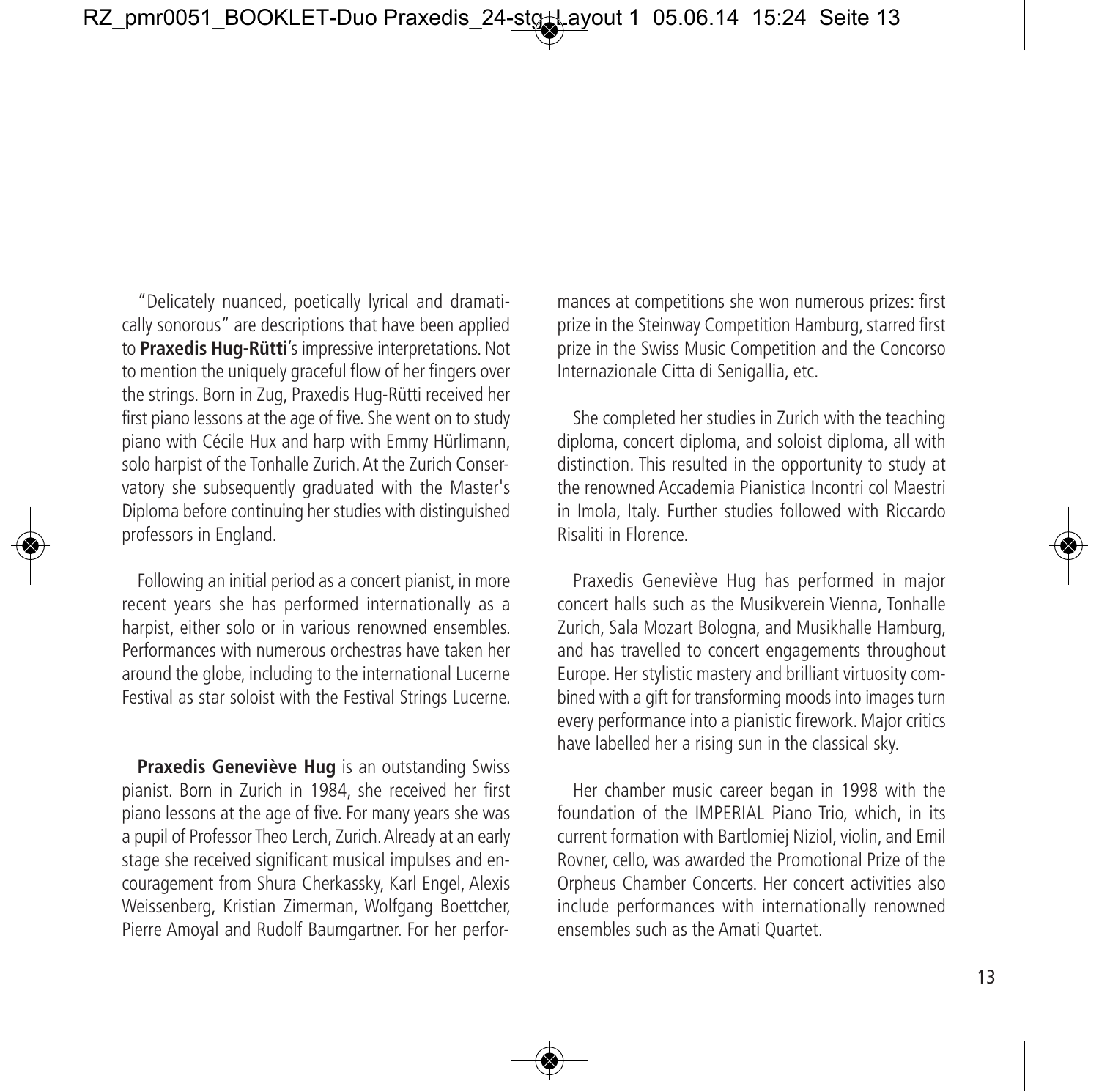## **Johannes Brahms und die Kinder der Revolution**

Revolutionen sind eine verwirrende Angelegenheit, erst recht, wenn sie scheitern. Obschon erfolgreiche Revolutionen in Erinnerung bleiben, sind fehlgeschlagene nicht weniger bedeutend. Denn während ein gelungener Umsturz normalerweise wie in Frankreich und Russland in einer blutigen Innenschau gipfelt, kann nach einem erfolglosen Umsturzversuch das Beste und Brillanteste eines Landes in einem heftigen, politisch kulturellen Akt wie Blütenstaub vom Wind flächendeckend nach Außen getragen werden. Dies trifft sicher auf die missglückten europaweiten Revolutionen von 1848/9 zu, deren Aufrührer, die einer Gefängnis- oder gar Todesstrafe entrinnen konnten, anderswo die Neugestaltung alter Ordnungen fortsetzten. Flohen die einen nach USA, wo sie einige der namhaftesten Firmen gründeten, im Senat dienten und dem Norden halfen, den Bürgerkrieg zu gewinnen, gingen die anderen in die Schweiz und reformierten dort das musikalische Leben, leiteten Fakultäten und reorganisierten die Armee.

Fehlgeschlagenen Revolutionen verdanken wir auch eine ganze Reihe musikalischer Werke. Natürlich denkt man dabei zuerst an Richard Wagner, der auf der Flucht vor der deutschen Polizei seinen Ring der Nibelungen entwarf. Wenn auch auf Umwegen entstanden, gehören sehr beliebte Stücke von Johannes Brahms doch dazu. Denn 1849 befanden sich unter den ungarischen Emig ranten, die sich in Heerscharen nach Hamburg, der Heimatstadt von Brahms, begaben, um dort Schiffe für die Überfahrt in die Neue Welt zu besteigen, viele Musiker, und diesen war es zu verdanken, dass Brahms als Jugendlicher zum ersten Mal "Zigeuner" Formationen Csárdás spielen hörte. Allem Anschein nach blieb ihm diese Erfahrung in Erinnerung. Vier Jahre später begab sich Brahms mit dem ungarischen Geiger Eduard Reményi, der als Revoluzzer seines Heimatlandes verwiesen worden war, auf Konzerttournee durch Deutschland. Das Programm umfasste u.a. nicht näher kommentierte "Ungarische Volkslieder" für Geige und Klavier. Einzelheiten bleiben vage, aber Brahms kam auf den Geschmack dieser Melodik und schrieb verschiedene ungarische Volksweisen auf. Er übergab sogar Clara Schumann am Geburtstag ihres Gatten 1854 ein Bündel davon. Brahms legte auch eines der mit Reményi gespielten Stücke seinen Variationen über ein ungarisches Lied op. 21/2 zu Grunde.

1867 führte eine Konzerttournee Brahms mit dem Geiger Joseph Joachim nach Ungarn selber, wo er schließlich einheimische Folkloregruppen auf heimatlichem Boden spielen hörte. Ungefähr in jene Zeit fallen auch einige aus Volksmelodien entstandene "Ungarische Tänze" für Klavier zu vier Händen. Die erste öffentliche Aufführung, worüber keinerlei Einzelheiten überliefert sind, scheint in einem Konzert mit Clara Schumann im November 1868 in Oldenburg stattgefunden zu haben.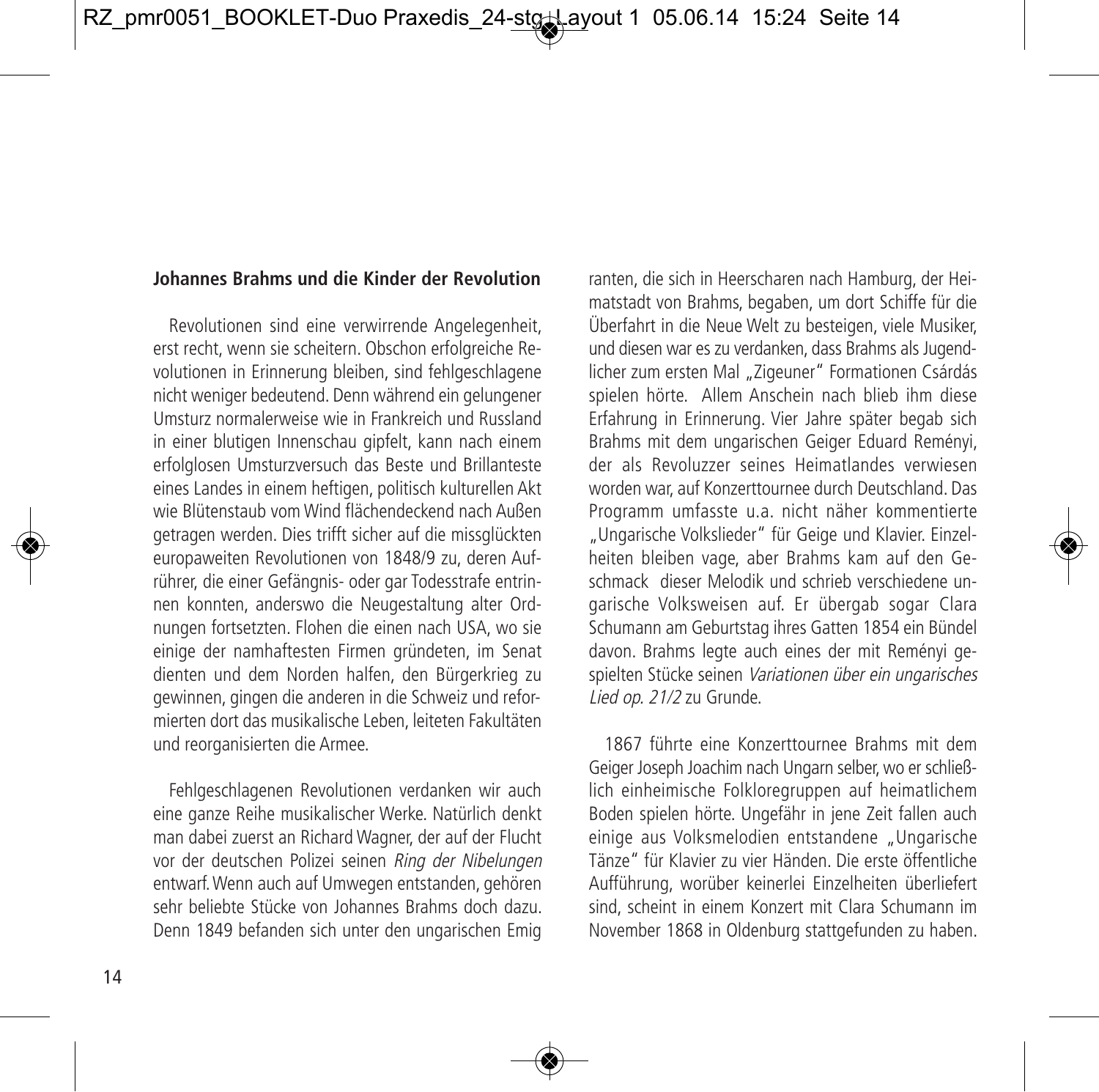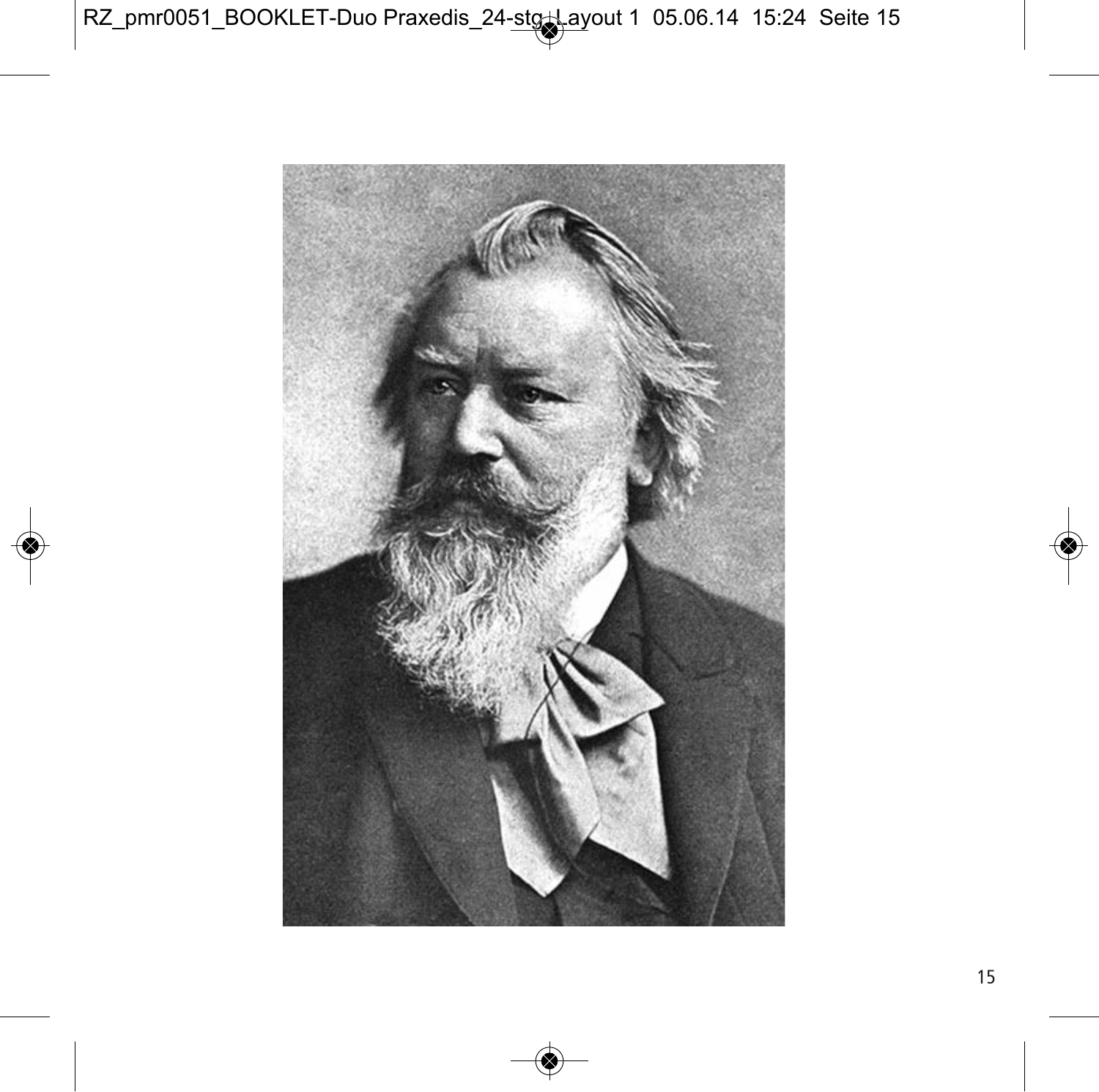Wenige Monate später wagte Brahms den Sprung und gab bei Simrock zehn Ungarische Tänze in zwei Bänden zu je fünf Tänzen heraus. Den Werken war künstlerisch und finanziell ein phänomenaler Erfolg beschieden, sodass Brahms darauf eine Version für Klavier solo veröffentlichte und drei Tänze orchestrierte. Der gewiegte Geschäftsmann Simrock lag Brahms fortan in den Ohren, noch mehr zu schreiben. Schließlich gab Brahms nach und sandte ihm weitere elf Duett-Tänze, welche Simrock 1880 in zwei Bänden herausgab.

Erfolg schafft Neider. Eduard Reményi und Béla Kéler erhoben in den 1870er Jahren Anspruch auf das Urheberrecht an Ungarischen Tänzen. Plagiatsvorwürfe verfolgten Brahms bis zum Tag seines Todes, obschon ihn das nicht allzu sehr bekümmerte. Wie Simrock später öffentlich verlauten ließ, hatte Brahms nie Anspruch auf alleinige Autorenschaft erhoben. Auf der Titelseite der Tänze steht deutlich, dass Brahms sie "bearbeitet" und nicht "komponiert" hat. Als Brahms sie Simrock anbot, machte er schriftlich den Hinweis "Es sind übrigens echte Pusztaund Zigeunerkinder. Also nicht von mir gezeugt, sondern nur mit Milch und Brot aufgezogen." Seine Entscheidung, die Tänze nicht mit einer Opus Zahl zu versehen, bestätigt überdies, dass er sie nicht als Originalwerke betrachtete. Musikwissenschaftler investierten von da an beachtlich Zeit in die Jagd nach den Originalmelodien, und es ist ihnen gelungen zu beweisen, dass viele aus den Sammlungen ungarischer Volks-, Salon- und Tanzmusik stammen, die in den 1850 er und 1860er Jahren von Rózsavölgyi und anderen heraus gegebenen worden waren. Weil in gewissen Originalausgaben die Komponisten namentlich erwähnt werden, gilt es als akzeptierte Tatsache, dass diese im Gegenzug wahrscheinlich ohnehin nur Lieder bearbeiteten, welche damals "in der Luft" lagen. (Und tatsächlich, wie János Bereczky aufzeigt, tauchte das die Einleitung zum 11. Tanz bildende Lied in einfacherer Form in einer Volksliedsammlung von Zoltán Kodály Anfang des 20. Jahrhunderts auf.) Gelehrte wie Béla Bartók wiederum stritten später darüber, wie Brahms und andere Ungarns "Volksmusik" mit Zigeunermusik, volkstümlicher Tanzmusik und mit Kunstmusik verwechselten, wie sie bei der städtischen Bourgeoisie beliebt war und gespielt wurde. Es ist allerdings unwahrscheinlich, dass Brahms etwas an der Differenzierung lag, selbst wenn er dazu über die nötigen ethnomusikologischen Kenntnisse verfügt hätte.

Spricht man nur über die Beliebtheit der Ungarischen Tänze und über die unzähligen Diskussionen, die sie auslösten, – wie viel stammt wirklich von Brahms? Klaute er bewusst bei anderen? Sind es echte "Kinder der Puszta" oder doch Stadtgören? - vergisst man beinahe ihre unbestreitbare Originalität. Obwohl hübsch, sind die Grundmelodien kurz und mit sehr einfacher Begleitung versehen. In jedem seiner Tänze kombiniert Brahms verschiedene Lieder, bearbeitet, erweitert sie und schafft eine reichhaltige größere Form, die herzlich wenig mit dem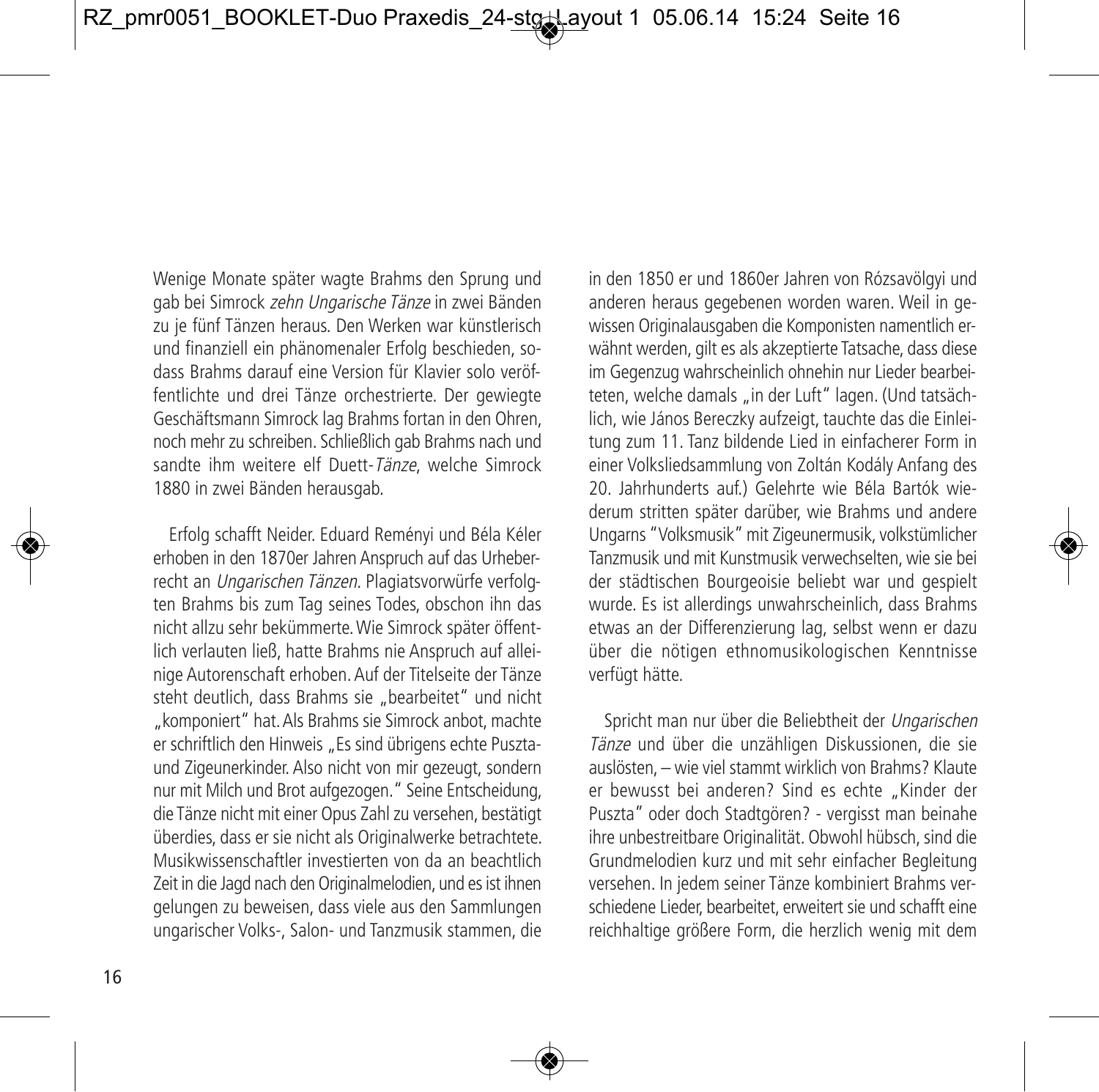ursprünglichen Material gemeinsam hat. Nur schon ein Blick auf die ersten beiden Tänze zeigt, wie Brahms Register-, Tempo- und Dynamikwechsel einsetzt, um Vielfalt und Höhepunkte zu schaffen in Liedern, die in ihrem harmonischen und melodischen Ambitus in Tat und Wahrheit begrenzt sind. Seine einfachen, jedoch brillanten Begleitarpeggien (im Diskant bei Nr. 1, im Bass bei Nr. 2) verstärken den dramatischen Verlauf. Wenn Brahms die Autorenschaft bestritt, war dies höchstens ein Zeichen zu großer Bescheidenheit. Zugegeben, man kann Verständnis für Reményi und Kéler haben, die zusehen mussten, wie jemand anderes mit "ihren" Liedern Geld machte. Aber ihre Vorwürfe sind fast so absurd, wie wenn Diabelli ein Copyright auf Beethovens Variationen erheben würde.

Die Noten der Ungarischen Tänze wurden zum größten Verkaufsschlager des ausgehenden 19. Jahrhunderts. Sie erfreuen sich bis auf den heutigen Tag ungeschmälerter Beliebtheit, sogar in Hollywood. Wie Joelson-Strohbach feststellte, war der fünfte Tanz in unzähligen Filmen zu hören, von Chaplins "The Great Dictator" (Der Große Diktator) bis Mel Brooks "Dead and Loving it" (Tot aber glücklich). Die Tänze kehrten sogar "heim", denn, wie jeder Tourist bestätigen wird, die "Csárdás Bands", welche mit Zymbal und Streichern in Budapests Restaurants gastieren, vergessen nie, einen oder zwei dieser Stücke in ihr "Folklore"-Programm aufzunehmen. Während sich Joachims Versionen für Geige und Klavier vielleicht der größten Beliebtheit erfreuen, gibt YouTubes reichhaltiger Fundus Aufschluss darüber, dass sie für jede denkbare Instrumentalkombination bis hin zu Glasharfe und Akkordeon bearbeitet worden sind. In der Aufnahme des DUO PRAXEDIS dürfte es sich um die allererste Einrichtung für Klavier und Harfe handeln. Die Ober- und Unterstimmen des Originals für Klavier zu vier Händen sind kunstvoll neu aufgeteilt, indem bald die Harfe, bald das Klavier den Diskant übernimmt. Ein Literaturprofessor stellte einmal fest, dass die Übersetzung einer Übersetzung manchmal dem Geist des Originals näher kommt, auch wenn sie noch so weit davon entfernt scheint. Ähnliches ereignet sich offenbar hier; bei der uns hier vorliegenden Bearbeitung ist es, als ob man das Echo des Zymbals oder der Volksweisen der Wanderharfenspieler vernähme, die im 18. und 19. Jahrhundert durch die Dörfer Mitteleuropas zogen. Kurz, die Musik tönt hier manchmal "ungarischer" als bei Brahms. Ethnomusikologen würden sicher wieder um Differenzierung bitten; aber die Klangfarben von Harfe und Klavier in einem Vortrag, der an Virtuosität und Musikalität keine Wünsche offen lässt, sind eindeutig transparenter als das Original für Klavier zu vier Händen und bieten insgesamt ein erfrischendes, bezauberndes Hörerlebnis dieser so beliebten Werke.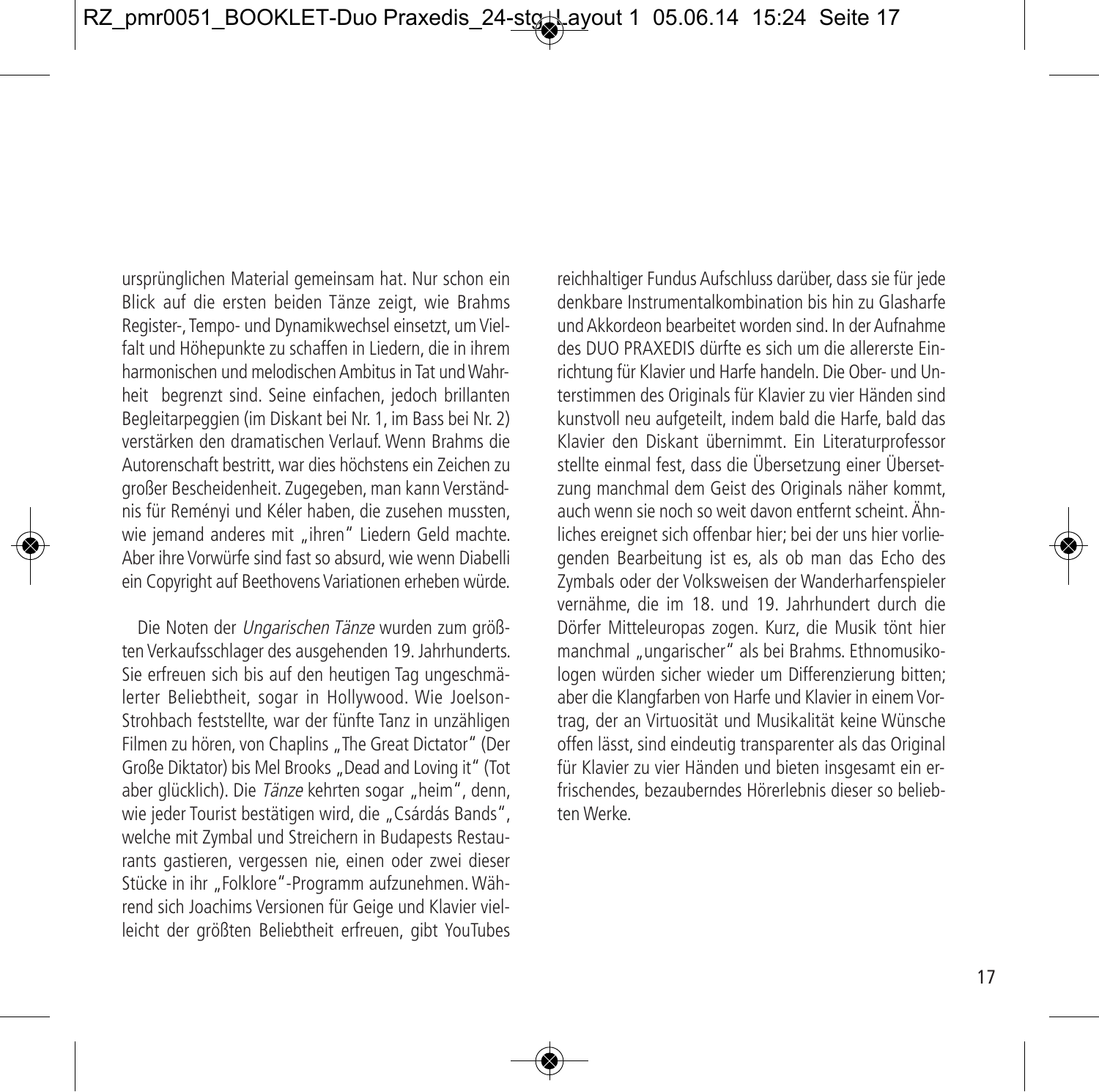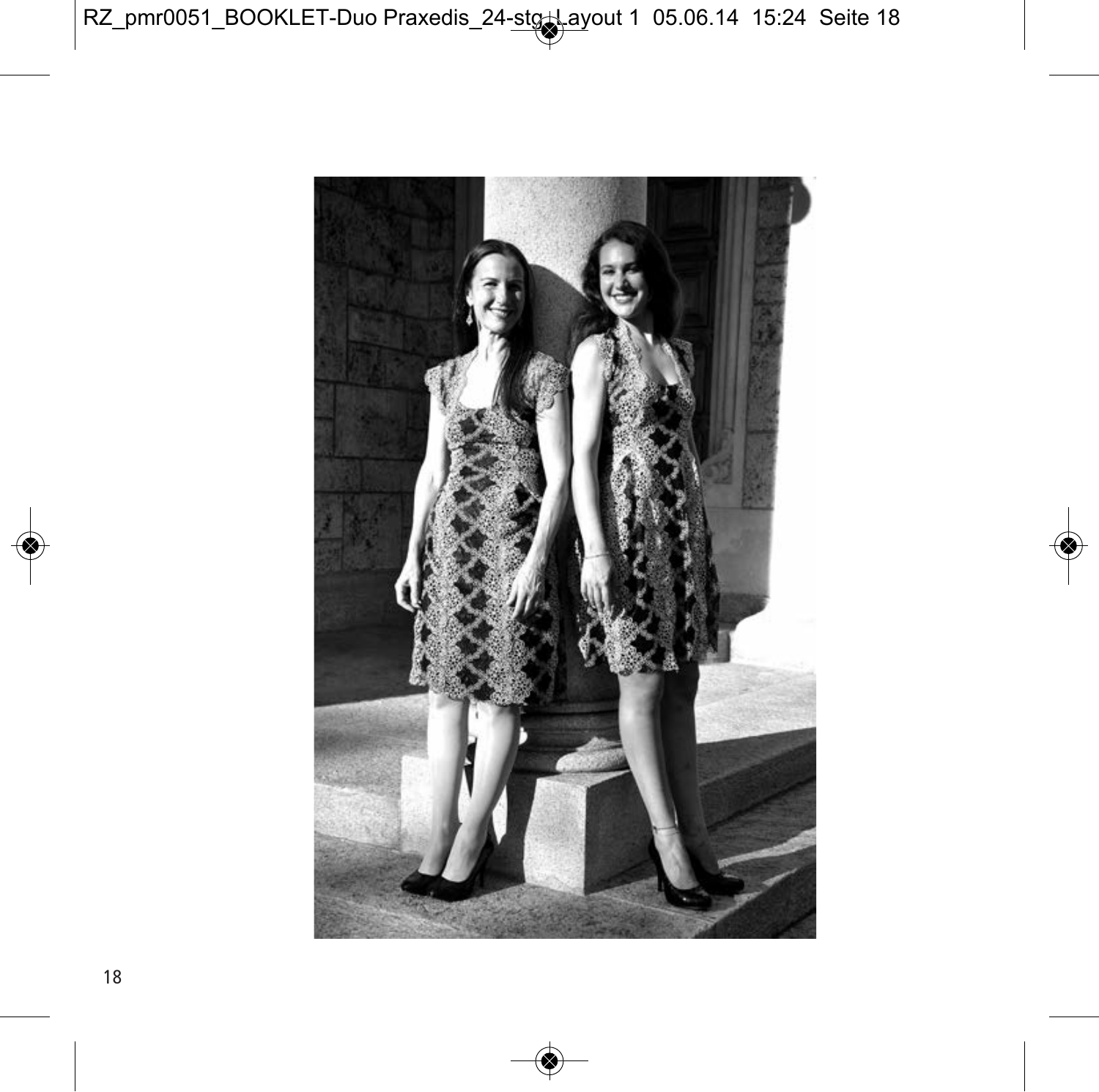### **DUO PRAXEDIS**

Die Verbindung von Harfe und Klavier war zur Zeit der Frühklassik eine beliebte Zusammensetzung, findet sich jedoch in der heutigen Zeit sehr selten. In jener Epoche war die spannende Duo-Kombination oft Inspirationsquelle verschiedenster, namhafter Komponisten. Leider verlor sich deren Beziehung über die Jahrhunderte. Die beiden Schweizerinnen Praxedis Hug-Rütti und Praxedis Geneviève Hug, haben sich zum Ziel gesetzt, diese faszinierende Instrumentengattung wiederaufleben zu lassen, deren Popularität einem internationalen Publikum näher zu bringen und diese in die großen Konzerthäuser zu tragen. Die beiden Instrumente besitzen eine besonders nahe Verwandtschaft zueinander und sind doch so unterschiedlich. Deren Kombination verspricht "Unerhörtes" von einer besonderen klanglichen Raffinesse.

Der Ursprung des DUO PRAXEDIS geht auf 1996 zurück, als sie angefragt wurden, Bachs Doppelkonzert in der Besetzung Harfe und Klavier mit Orchester aufzuführen. Die beiden Musikerinnen findet man seit 2009 regelmäßig im In- und Ausland gemeinsam auf der Bühne. Das Duo PRAXEDIS ist gern gesehener Gast bei international bekannten Festivals wie Schloss Esterhazy, Eisenstadt, Engadin-Festival, u.a. CD-Einspielungen bei Guild und Preiser. Da es nur aus der Frühklassik Originalkompositionen für Harfe und Klavier gibt, arrangieren sie selber bekannte Meisterwerke für 2 Klaviere oder Klavier vierhändig, deren Transkriptionen höchsten Respekt verdienen, da es quasi unmöglich ist, explizit romantische Klavierpartituren harmonisch auf die Harfe zu übertragen. Zudem vergeben sie oft Kompositionsaufträge an renommierte zeitgenössische Komponisten. So entstand eine Weltneuheit mit der Schaffung des Doppelkonzertes von Oliver Waespi, 2014 uraufgeführt in der Tonhalle Zürich.

Die Auftritte und Interpretationen des Duo PRAXEDIS sind legendär, beeindrucken die beiden Künstlerinnen doch mit ihrer wonnig, packenden Spielweise, ihren abwechslungreichen Programmen und ihrer ansteckenden Fröhlichkeit. Musik fürs Auge und Ohr, eine neue, bisher unbekannte Form der Kunst. Das Duo PRAXEDIS ist eines der attraktivsten Ensembles unserer Tage und ein Highlight in der internationalen Konzertszene.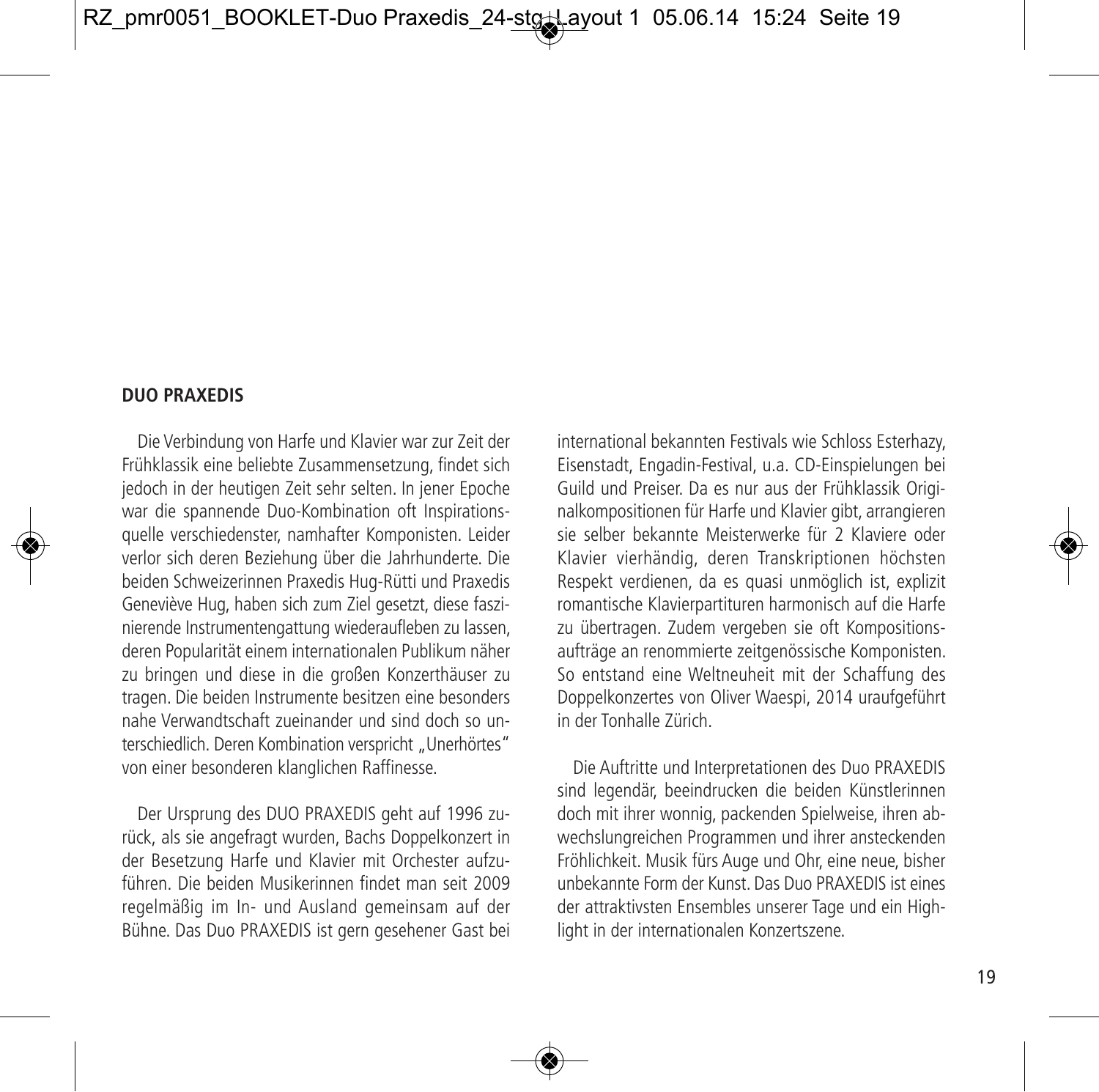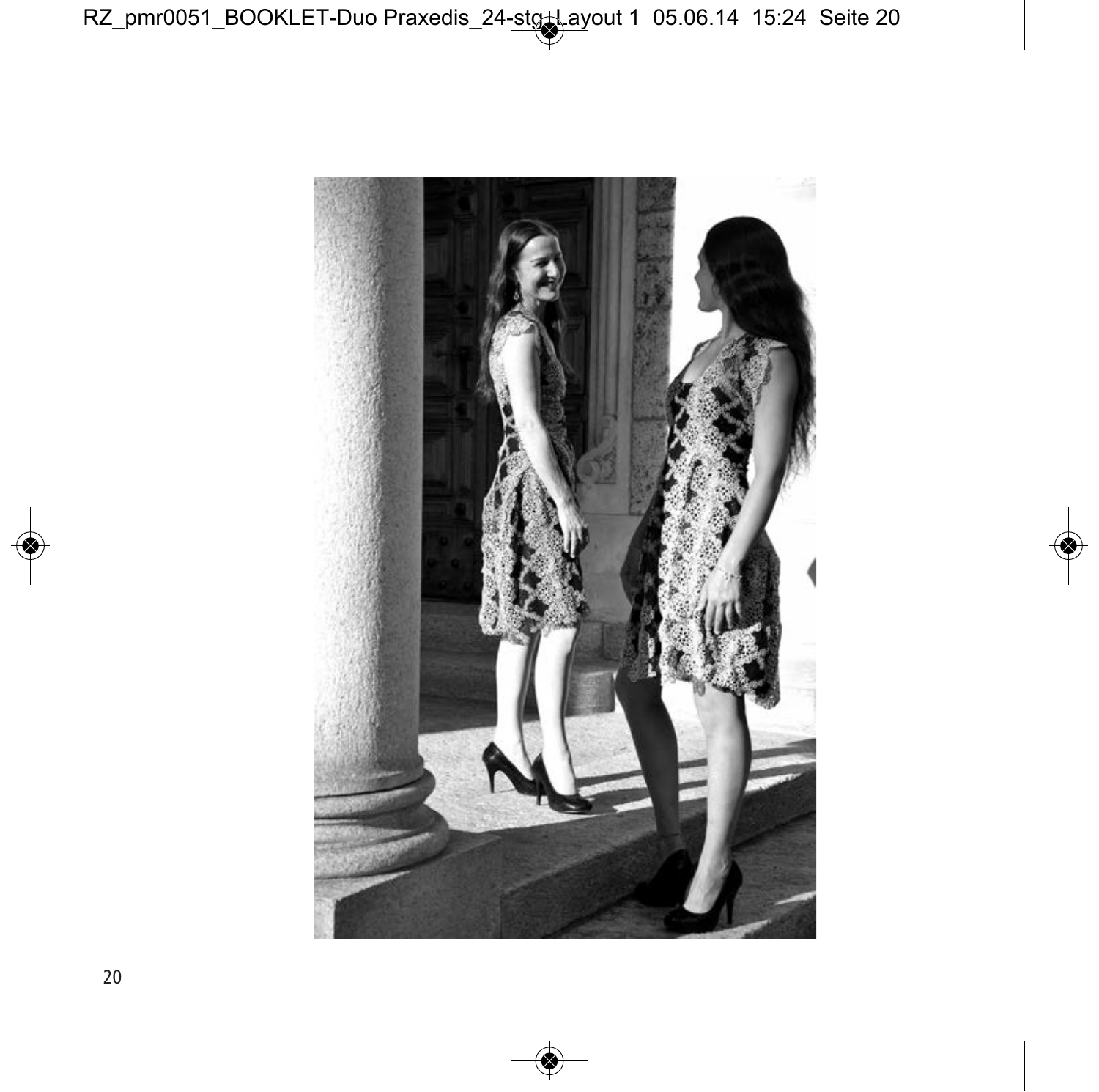#### **Praxedis Hug-Rütti, Harfe**

Die gebürtige Zugerin erhielt mit 5 Jahren ihren ersten Klavierunterricht. Sie studierte Klavier bei Cécile Hux und Harfe bei Emmy Hürlimann. Anschliessend schloss sie mit Diplom am Konservatorium in Zürich ab und führte ihr Studium in England weiter. Früher konzertierte sie als Pianistin, seit vielen Jahren tritt sie international als Harfenistin solistisch und in verschiedenen renommierten Ensembles im In- und Ausland auf, u. a. konzertierte sie zusammen mit den Festival Strings Lucerne an den Luzerner Musikfestwochen.

**Praxedis Geneviève Hug** wurde 1984 in Zürich geboren und erhielt mit 5 Jahren ihren ersten Klavierunterricht. Während vielen Jahren wurde sie von Prof. Theo Lerch, Zürich, unterrichtet. 1997 gewann sie den 1. Preis am Solothurnischen Musikwettbewerb für Instrumentalmusik und 1998 den 1. Preis mit Auszeichnung" am Schweizerischen Jugendmusikwettbewerb. 1998 gründete sie zusammen mit zwei weiteren Erstpreisträgern des Schweizerischen Musikwettbewerbs das Klaviertrio IMPERIAL, welchem in der letzten Besetzung mit Bartlomiej Niziol, Violine, und Emil Rovner, Violoncello, 2000 der Förderpreis des Vereins "Orpheus-Konzerte Zürich" zugesprochen wurde. Schon früh erhielt sie wichtige musikalische Impulse und Förderung von Shura Cherkassky, Karl Engel, Alexis Weissenberg, Kristian Zimerman, Wolfgang Boettcher, Pierre Amoyal und Rudolf Baumgartner. Im November 2000 erlangte sie das Konzertreifediplom, im Frühjahr 2001 das Lehrdiplom, sowie im Sommer 2003 das Solistendiplom, alle "mit Auszeichnung". Weitere Studien an der Accademia Pianistica "Incontri col Maestro", Imola (Italien), sowie bei Professor Riccardo Risaliti, Florenz.

2004 gab sie ihr Debüt-Rezital in der Tonhalle Zürich und 2011 im Brahms-Saal des Musikvereins Wien. Ihre Konzerttätigkeit umfasst Klavierrezitals in der Schweiz und im Ausland, und Kammermusik-Konzerte mit namhaften Ensembles u.a. dem Amati-Quartett.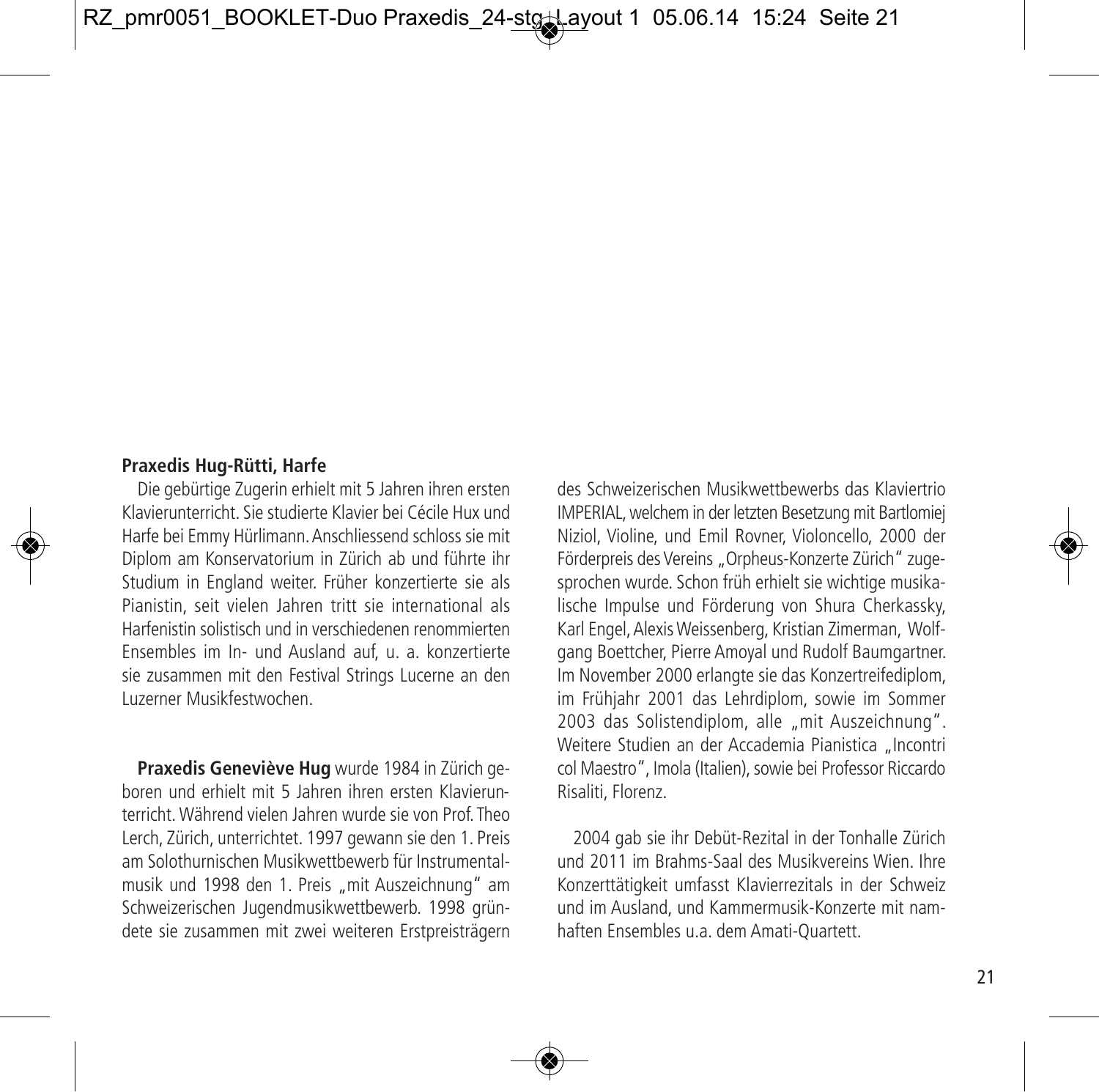| pmr 0051                |                                  |
|-------------------------|----------------------------------|
| <b>Recording Date:</b>  | August 2013                      |
| <b>Recording Venue:</b> | Flügelsaal, Bülach / Switzerland |
| Engineer:               | Patrick Wind                     |
| <b>Booklet Text:</b>    | Chris Walton                     |
| <b>Translation:</b>     | Dagmar Staub                     |
| Photos:                 | Blazenka Kostolna                |
| <b>Graphic Design:</b>  | Brigitte Fröhlich                |

a production of **paladino music** & 2014 paladino media gmbh, vienna www.paladino.at

 $(\overline{LC})$  20375)